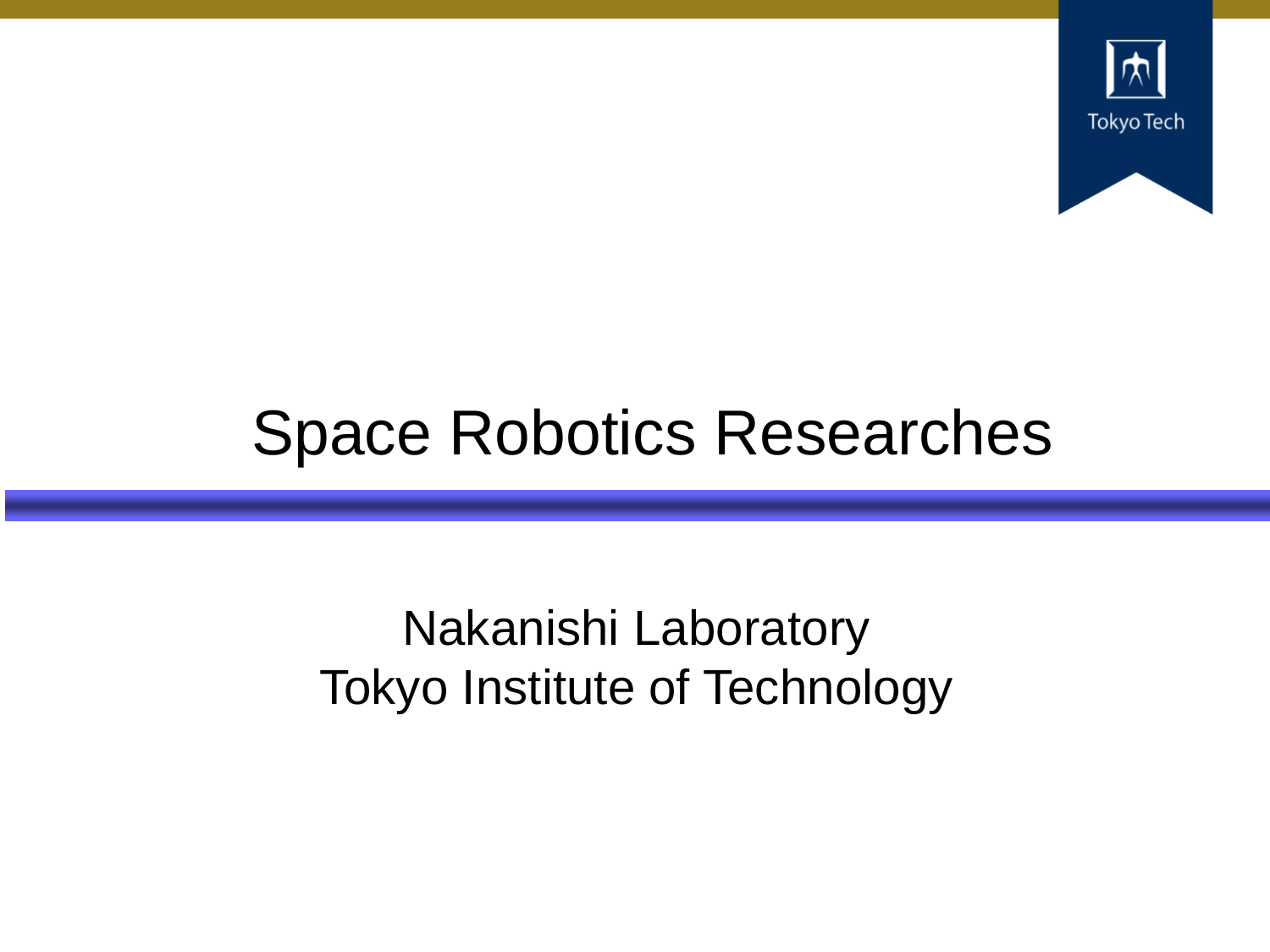# Orbital Servicing Robot



Robotization of each service are expected for safe and economy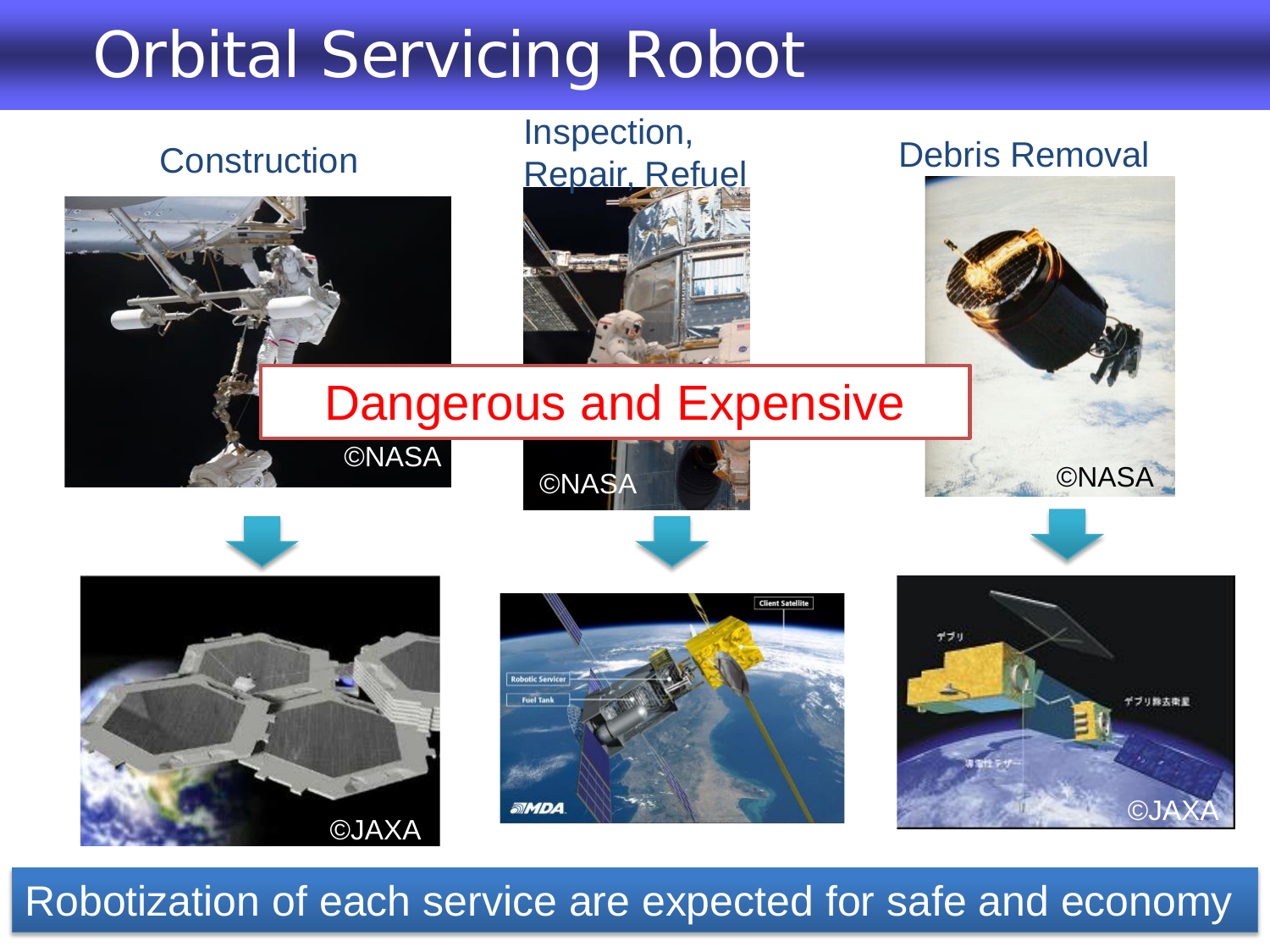# Technology for Orbital Service

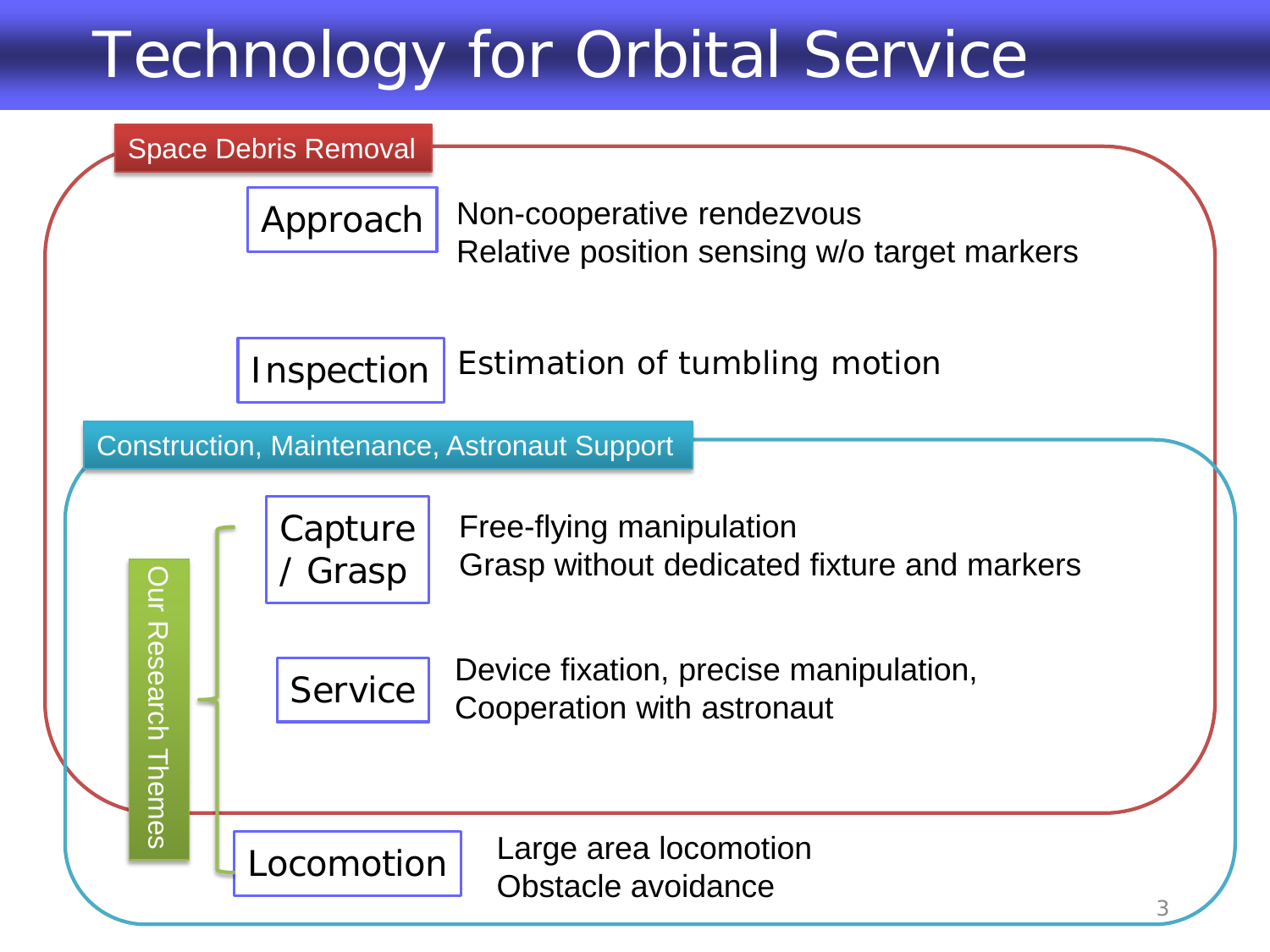### Contact Dynamics for Orbital Servicing

#### **Force control for capturing free-flying object**



Maintain the contact after first impact

#### **Contact force analysis for spacecraft capture**



#### **Dynamics analysis of a ISStransporter capture operation**

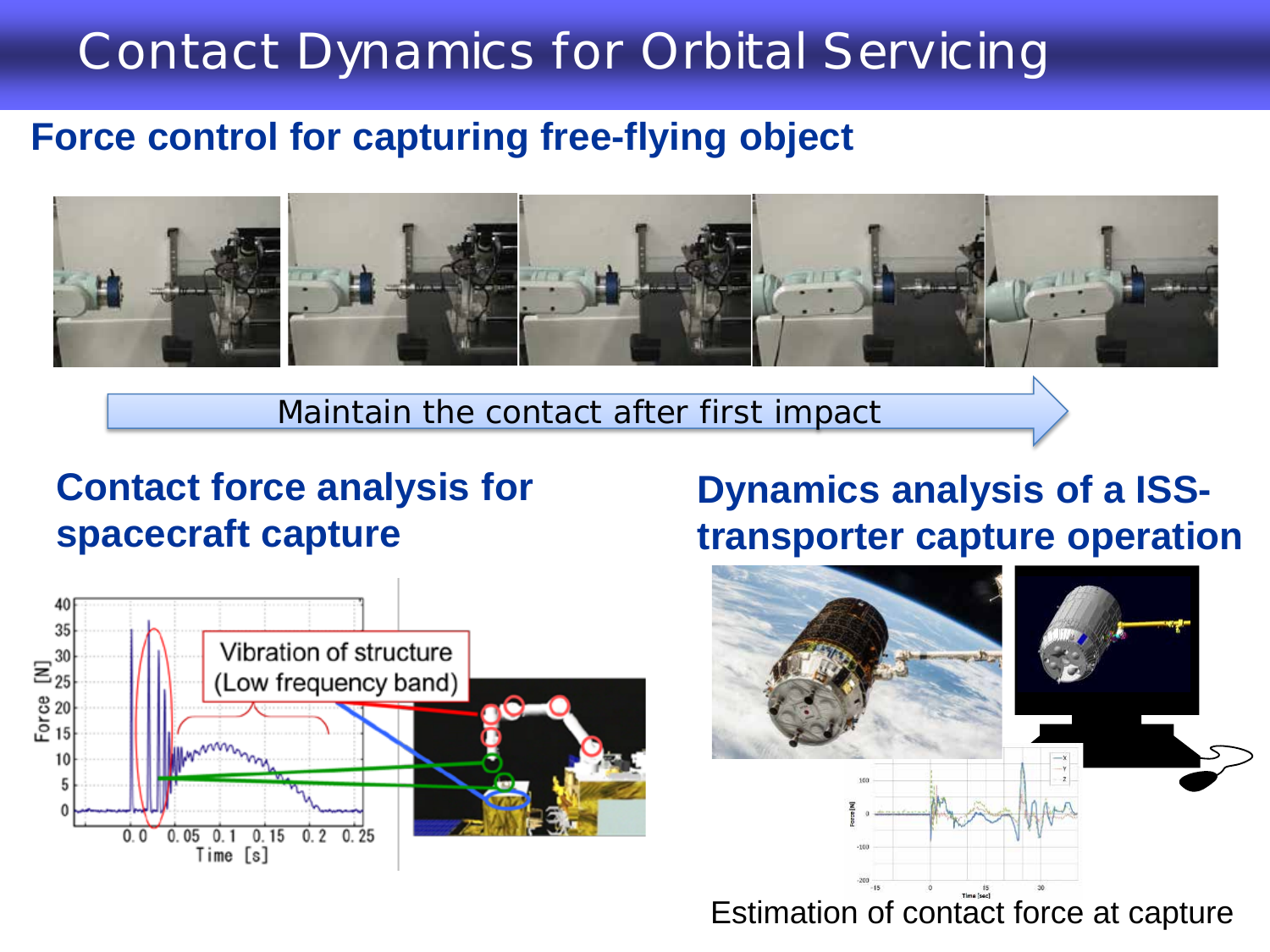### Space Debris Capture Devices

### **Gecko adhesive gripper for solar-array-paddle capture**



Gecko Tape





### **Space debris wrapping gripper**





Retractable multi joint gripper